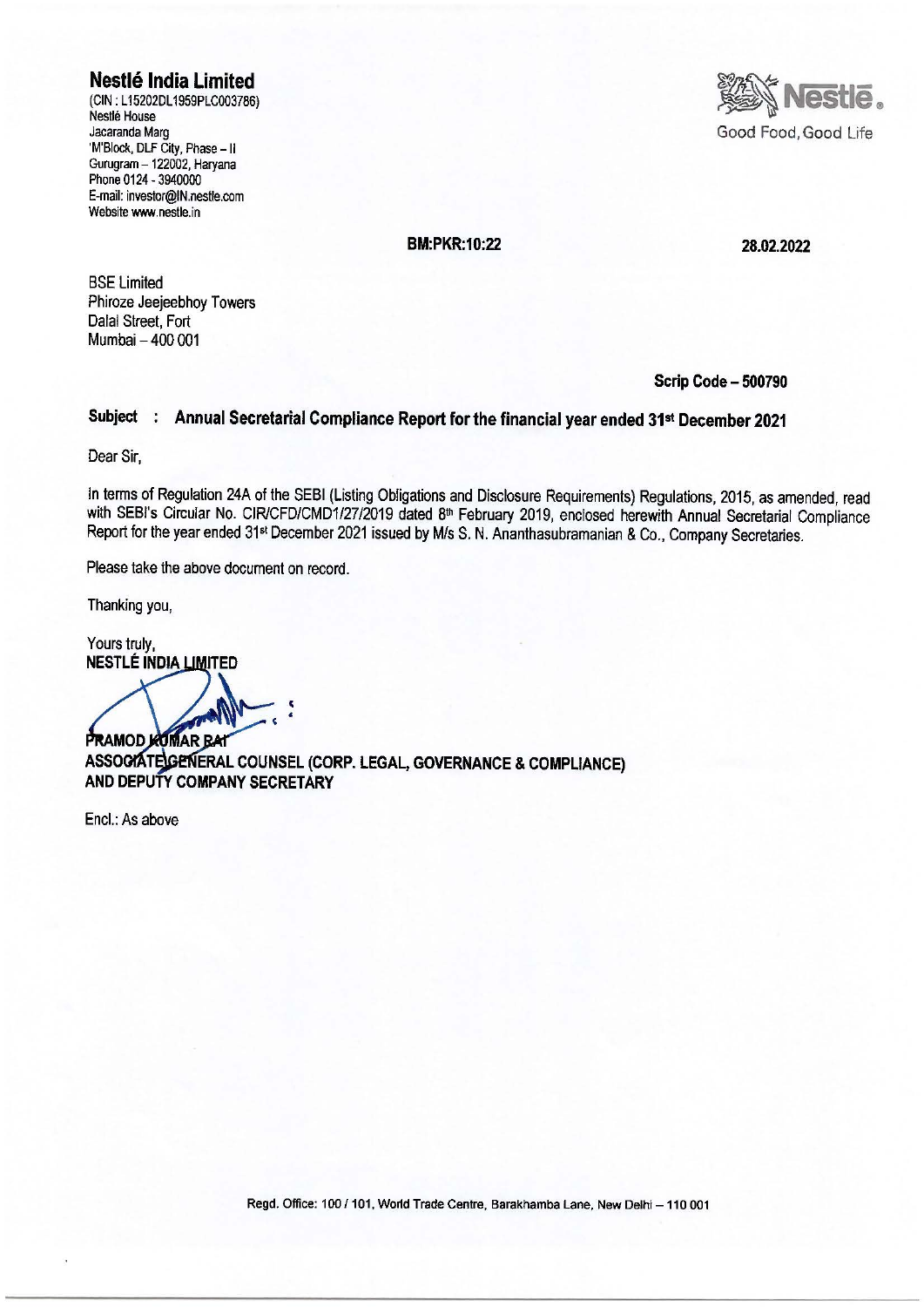# S. N. ANANTHASUBRAMANIAN & CO **Company Secretaries**

10/25-26, 2nd Floor, Brindaban, Thane  $(W)$  - 400 601 T: +91 22 25345648 | +91 22 25432704 E: snaco@snaco.net |W: www.snaco.net ICSI Unique Code: P1991MH040400

To, Nestlé India Limited CIN: L15202DL1959PLC003786 100/101, World Trade Centre, Barakhamba Lane, New Delhi -110001

Sir/ Madam,

### Annual Secretarial Compliance Report for the Financial Year 2021

We have been engaged by **Nestlé India Limited** (hereinafter referred to as 'the Company') bearing CIN: L15202DL1959PLC003786 whose equity shares are listed on BSE Limited (Security Code: 500790), to conduct an audit in terms of Regulation 24A of SEBI (Listing Obligations and Disclosure Requirements) Regulations, 2015 as amended, read with SEBI's Circular No. CIR/CFD/CMD1/27/2019 dated 08<sup>th</sup> February, 2019 and to issue the Annual Secretarial Compliance Report thereon.

It is the responsibility of the management of the Company to maintain records, devise proper systems to ensure compliance with provisions of all applicable SEBI Regulations and circulars / guidelines issued thereunder from time to time and to ensure that the systems are adequate and are operating effectively.

Our responsibility is to verify compliances by the Company with provisions of all applicable SEBI Regulations and circulars / guidelines issued there under from time to time and issue a report thereon.

We have conducted our Audit remotely based on the records and information made available to us through electronic platform by the Company, due to Covid 19 pandemic induced lockdown and restrictions/Work From Home policy of the Company in place, for the purpose of issuing this report.

> Digitally signed by ANANTHASUBRAMANIAN NARAYANAN SATYAMANGALAM Date: 2022.02.14 15:21:27 +05'30'

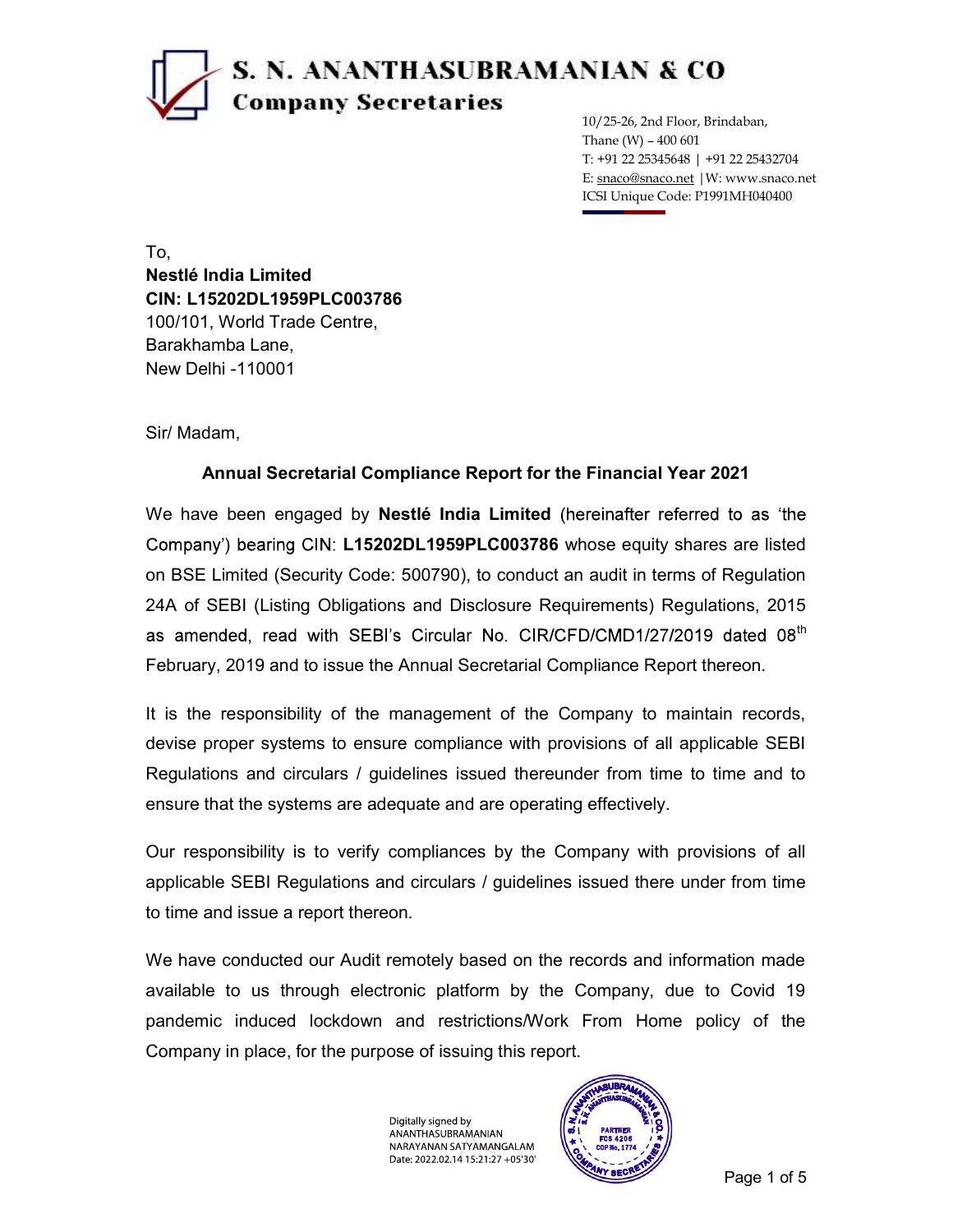

Our audit was conducted in accordance with Guidance Note on Annual Secretarial Compliance Report issued by the Institute of Company Secretaries of India and in a manner which involved such examinations and verifications as considered necessary and adequate for the said purpose.

Annual Secretarial Compliance Report is enclosed.

Digitally signed by ANANTHASUBRAMANIAN NARAYANAN SATYAMANGALAM Date: 2022.02.14 15:21:40 +05'30'



S. N. Ananthasubramanian Partner FCS: 4206 | COP No.: 1774 14th February, 2022 Thane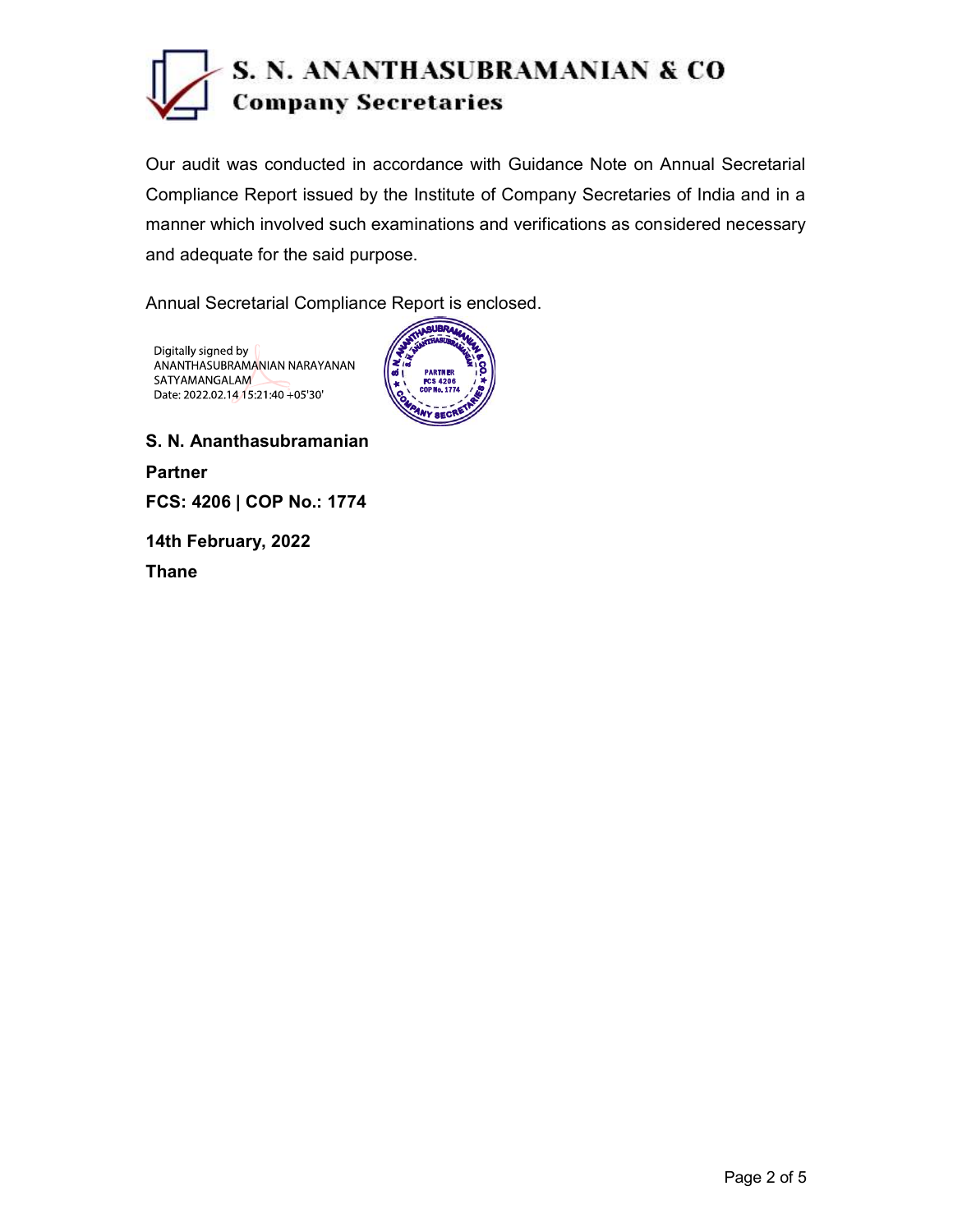## S. N. ANANTHASUBRAMANIAN & CO **Company Secretaries**

10/25-26, 2nd Floor, Brindaban, Thane  $(W)$  - 400 601 T: +91 22 25345648 | +91 22 25432704 E: snaco@snaco.net |W: www.snaco.net ICSI Unique Code: P1991MH040400

### ANNUAL SECRETARIAL COMPLIANCE REPORT OF NESTLÉ INDIA LIMITED FOR THE FINANCIAL YEAR ENDED 31<sup>ST</sup> DECEMBER 2021

We have examined:

- (a) all the documents and records made available to us and explanations provided by Nestlé India Limited ('the Company');
- (b) filings/ submissions made by the Company to the stock exchanges;
- (c) website of the Company;
- (d) any other document / filing, as may be relevant, which has been relied upon to make this certification;

for the financial year ended  $31<sup>st</sup>$  December 2021('Review Period'), in respect of compliance with the provisions of:

- (a) the Securities and Exchange Board of India Act, Regulations, circulars, guidelines issued there under; and
- (b) the Securities Contracts (Regulation) Act, 1956 ('SCRA'), rules made there under and the Regulations, circulars, guidelines issued there under by the Securities and Exchange Board of India ('SEBI').

The specific Regulations, whose provisions and the circulars/ guidelines issued there under, have been examined, include:

- (a) Securities and Exchange Board of India (Listing Obligations and Disclosure Requirements) Regulations, 2015;
- (b) Securities and Exchange Board of India (Issue of Capital and Disclosure Requirements) Regulations, 2018  $-$  Not Applicable as there was no reportable event during the financial year under review;
- (c) Securities and Exchange Board of India (Substantial Acquisition of Shares and Takeovers) Regulations, 2011;

Digitally signed by ANANTHASUBRAMANIAN NARAYANAN SATYAMANGALAM Date: 2022.02.14 15:22:02 +05'30'

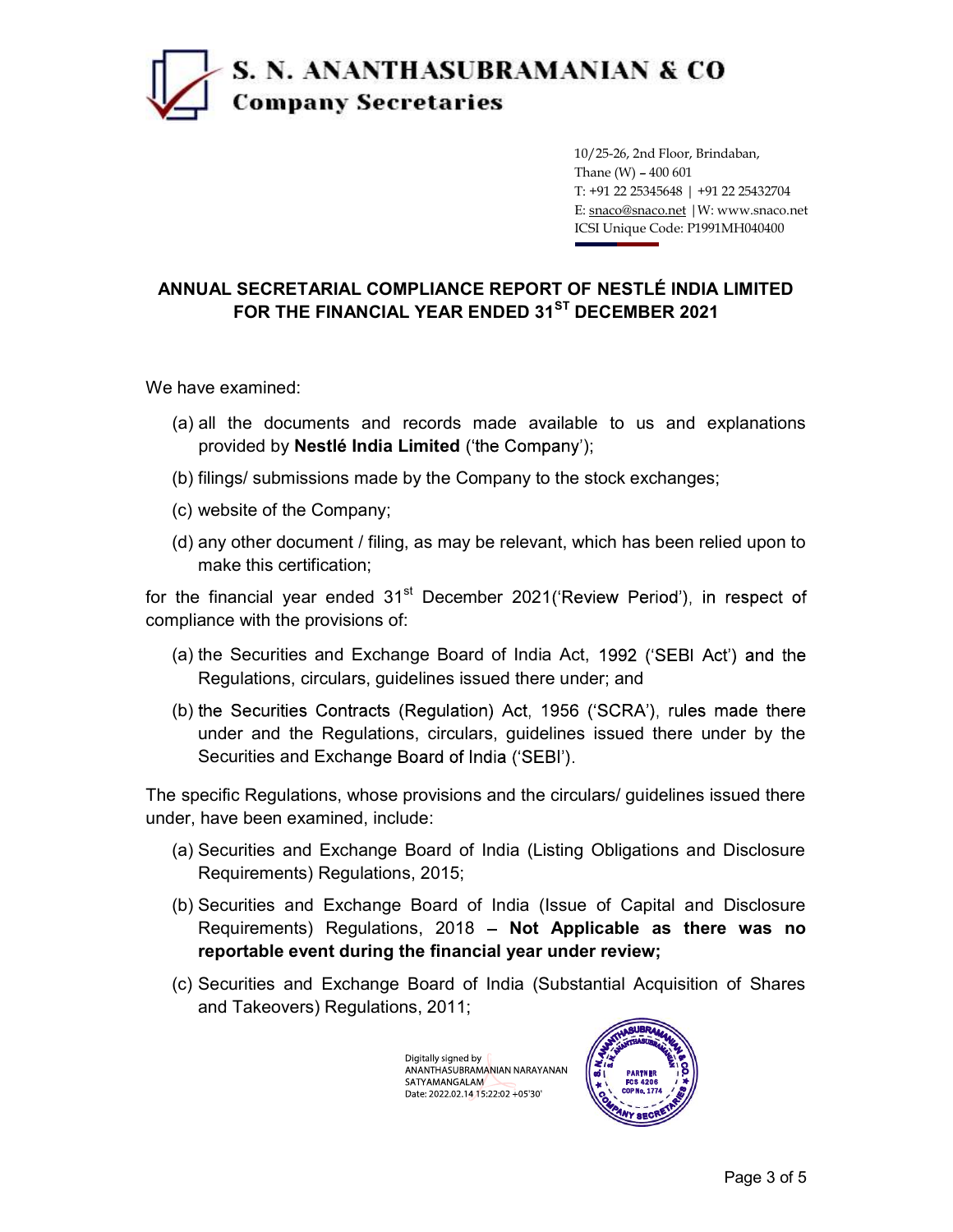### S. N. ANANTHASUBRAMANIAN & CO **Company Secretaries**

- (d) Securities and Exchange Board of India (Buyback of Securities) Regulations,  $2018$  – Not Applicable as there was no reportable event during the financial year under review;
- (e) Securities and Exchange Board of India (Share Based Employee Benefits) Regulations, 2014 (up to  $12<sup>th</sup>$  August, 2021) and The Securities and Exchange Board of India (Share Based Employee Benefits and Sweat Equity) Regulations, 2021 (with effect from 13<sup>th</sup> August, 2021) - Not Applicable as there was no reportable event during the financial year under review;
- (f) Securities and Exchange Board of India (Issue and Listing of Debt Securities) Regulations, 2008 (up to  $16<sup>th</sup>$  August, 2021) – Not Applicable as there was no reportable event during the financial year under review;
- (g) Securities and Exchange Board of India (Issue and Listing of Non-Convertible Securities) Regulations, 2021 (with effect from  $16<sup>th</sup>$  August, 2021) - Not Applicable as there was no reportable event during the financial year under review;
- (h) Securities and Exchange Board of India (Issue and Listing of Non-Convertible Redeemable Preference Shares) Regulations, 2013 (up to  $16<sup>th</sup>$  August,  $2021$  Not Applicable as there was no reportable event during the financial year under review
- (i) Securities and Exchange Board of India (Prohibition of Insider Trading) Regulations, 2015;

and circulars/ guidelines issued there under;

and based on the above examination, we hereby report that, during the review period:

- (a) The Company has complied with the provisions of the above Regulations and circulars/ guidelines issued there under,
- (b) The Company has maintained proper records under the provisions of the above Regulations and circulars/ guidelines issued there under insofar as it appears from my/our examination of those records.
- (c) The following are the details of actions taken against the Company/ its promoters/ directors/ material subsidiaries either by SEBI or by Stock Exchanges (including under the Standard Operating Procedures issued by SEBI through various circulars) under the aforesaid Acts/ Regulations and  $circulars/$  guidelines issued there under  $-$  **NONE**